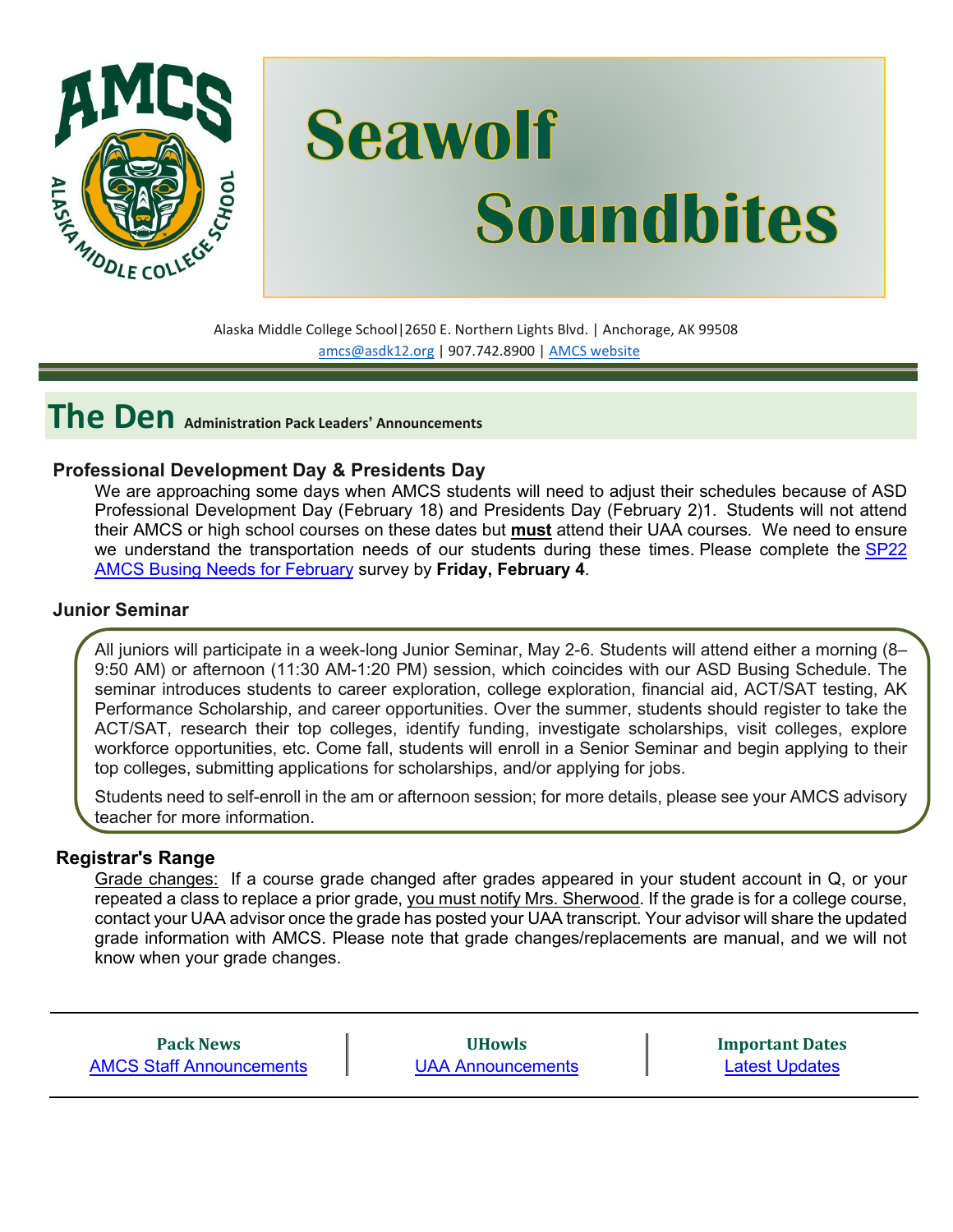Transcript Requests: The Anchorage School District uses [ScribOrder](https://anchorageak.scriborder.com/) to request educational records. If you are under the age of 18, a parent/guardian must be the one to submit the request. Be sure to have requests legibly signed. We can send e-documents to most post-secondary institutions, so please enter this information in your request. Sending e-documents gets your transcripts to the schools much sooner than mailing, and it saves everybody time!

#### **Graduation**



#### **Spirit Wear**

Get AMCS spirit wear now, order directly from the company and have it delivered to your doorstep; [place](http://www.tntsportsalaska.com/alaska-middle-college-school) your [order.](http://www.tntsportsalaska.com/alaska-middle-college-school)

#### **Important Troubleshooting Information**

For technical support for UAA software and Blackboard, contact UAA IT Help Desk at 907-786-4646. To reset your UAA password or look up your username, visit [UA Elmo.](https://elmo.alaska.edu/) 

For issues with a Chromebook or Canvas, contact ASD IT Service Desk at 907-742-4357 from 8 AM-5 PM, M-F.

## <span id="page-1-0"></span>**Pack News** Program Pack Leaders' Announcements

#### **Counselor's Cave**

Credit Checks: Do you want to do a credit check before scheduling classes for next semester? Schedule an appointment with Mrs. Sherwood [Credit Check Meeting.](https://calendly.com/amcs_counselor/consult-with-ms-sherwood)

Letters of Recommendations/College Applications: On your college applications, Beth Sherwood (sherwood beth@asdk12.org) should be entered as your high school counselor. If you need a specific letter of recommendation, please fill out the letter of recommendation request and send it to me with a note asking me to write you a letter. [Letter of Recommendation / Recommendations.](https://www.asdk12.org/domain/5808) Follow up to ensure you have all required information submitted before due dates.

Scholarship Opportunity: [CIRAC/ James Carter Memorial Scholarship for Environmental Sciences](https://www.asdk12.org/domain/4808)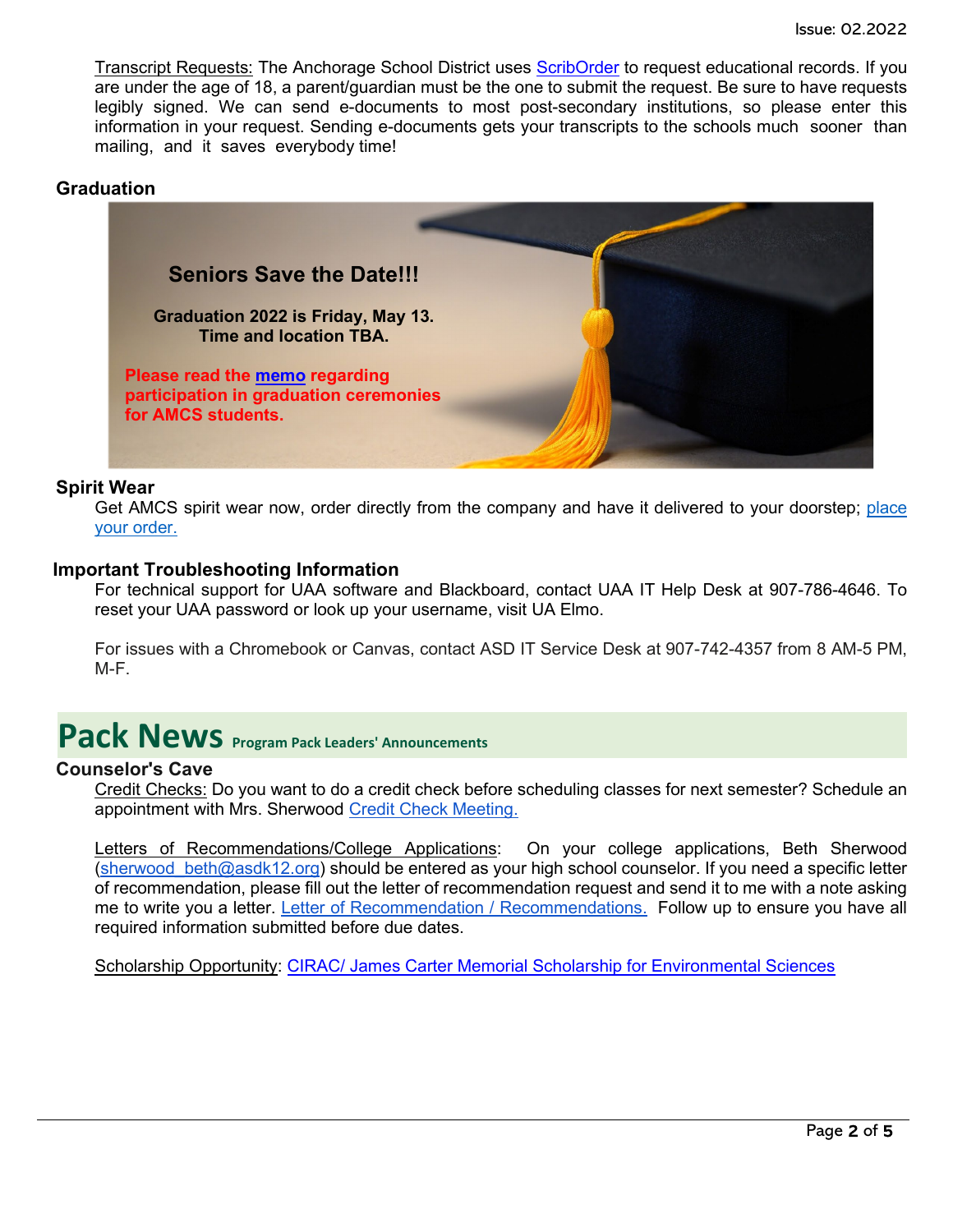

Yearbooks at Affiliate Schools: Senior students wishing to appear in their affiliate school's yearbook need to contact the school to submit their picture. [Visit the AMCS website for more information.](https://www.asdk12.org/Page/18701)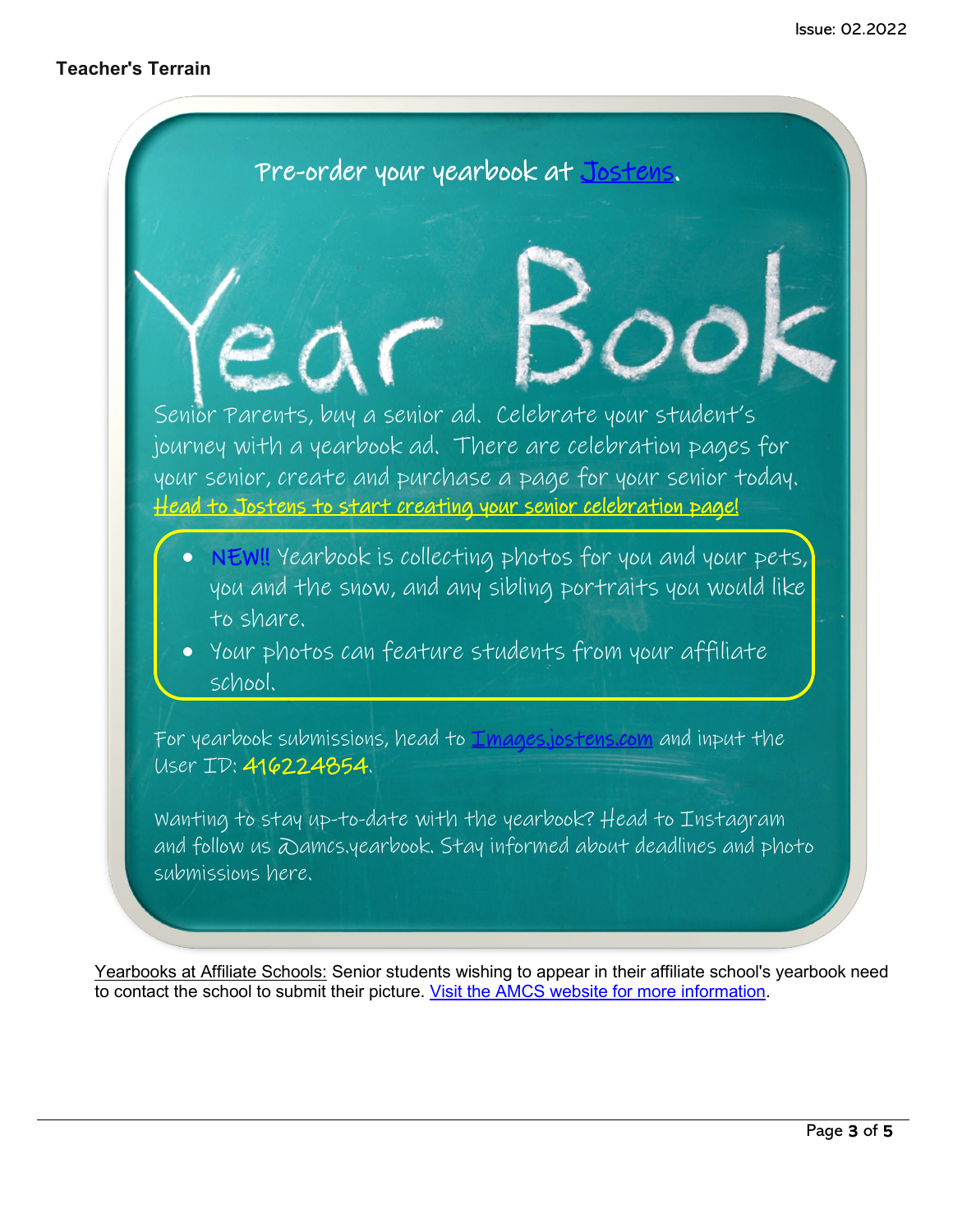## <span id="page-3-0"></span>**UHowls UAA Pack Leaders' Announcements**

#### **AMCS All School Gathering**

**AMCS students, please mark your calendar for February 18 at 10 AM to attend the AMCS All School Gathering via Zoom.** During this meeting, students will receive instructions on how to prepare to close out the semester in their college classes, how seniors properly prepare to transfer to another institution or attend UAA in the fall, and the fall 2022 class registration process. All students MUST attend this event or contact their advisor if they have a class during this time.

#### **Midterm Progress Reports**

Every semester AMCS students are **required** to fill out a Midterm Progress report. These progress reports allow the UAA and ASD staff to see how each student is progressing in their college classes.

College professors submit midterm grades to UAOnline between February 14 through March 4, and AMCS students are required to submit their progress reports during this time. Middle College progress reports require students to upload a screenshot of their UAOnline and/or Blackboard grades, list remaining high school graduation requirements, and outline which college classes they desire to take for fall 2022. Students, please look for the link to this form via email on **February 18, 2022**.

#### **Real Estate Summer Workshop**

Have you considered the idea of a career in real estate but are not sure what career paths are available or what education is required? The UAA Real Estate Property Management department is hosting a three-day workshop for high school students to explore career paths and educational opportunities in real estate. The workshop runs July 12th-14th 2022 from 10 AM-3 PM each day. Only 15 seats are available and interested students must complete an [application](https://nam12.safelinks.protection.outlook.com/?url=https%3A%2F%2Fbit.ly%2FREMI22&data=04%7C01%7Cgriffis_kimberly%40asdk12.org%7C3554457df3114d34255208d9df6029bd%7C036ce601e95a4e46a3bd6b742ed4bb35%7C0%7C0%7C637786426375301616%7CUnknown%7CTWFpbGZsb3d8eyJWIjoiMC4wLjAwMDAiLCJQIjoiV2luMzIiLCJBTiI6Ik1haWwiLCJXVCI6Mn0%3D%7C3000&sdata=U97fJ41Sl7MrEtGwExG6sXb1rW2bRkN%2FittXZVK5p%2B0%3D&reserved=0) to attend.

#### **What is Tax Form 1098-T?**

You or your parent/guardian may receive a 1098-T tax notification from UAA. If you or your parents or guardian have questions regarding the 1098-T, please call UAA Accounting Services at 786-1440. UAA Accounting Services can answer questions about your 1098-T but cannot give tax advice.

### <span id="page-3-1"></span>**Upcoming Important Dates Fall Semester**

#### **February**

|    | AMCS Fall 2022 – Information and Application Night |
|----|----------------------------------------------------|
| 18 | <b>AMCS All School Check-In</b>                    |

18 & 21 No ASD classes; UAA is in session

#### **March**

- No ASD classes; UAA is in session
- 7-11 Spring Break No ASD or UAA classes